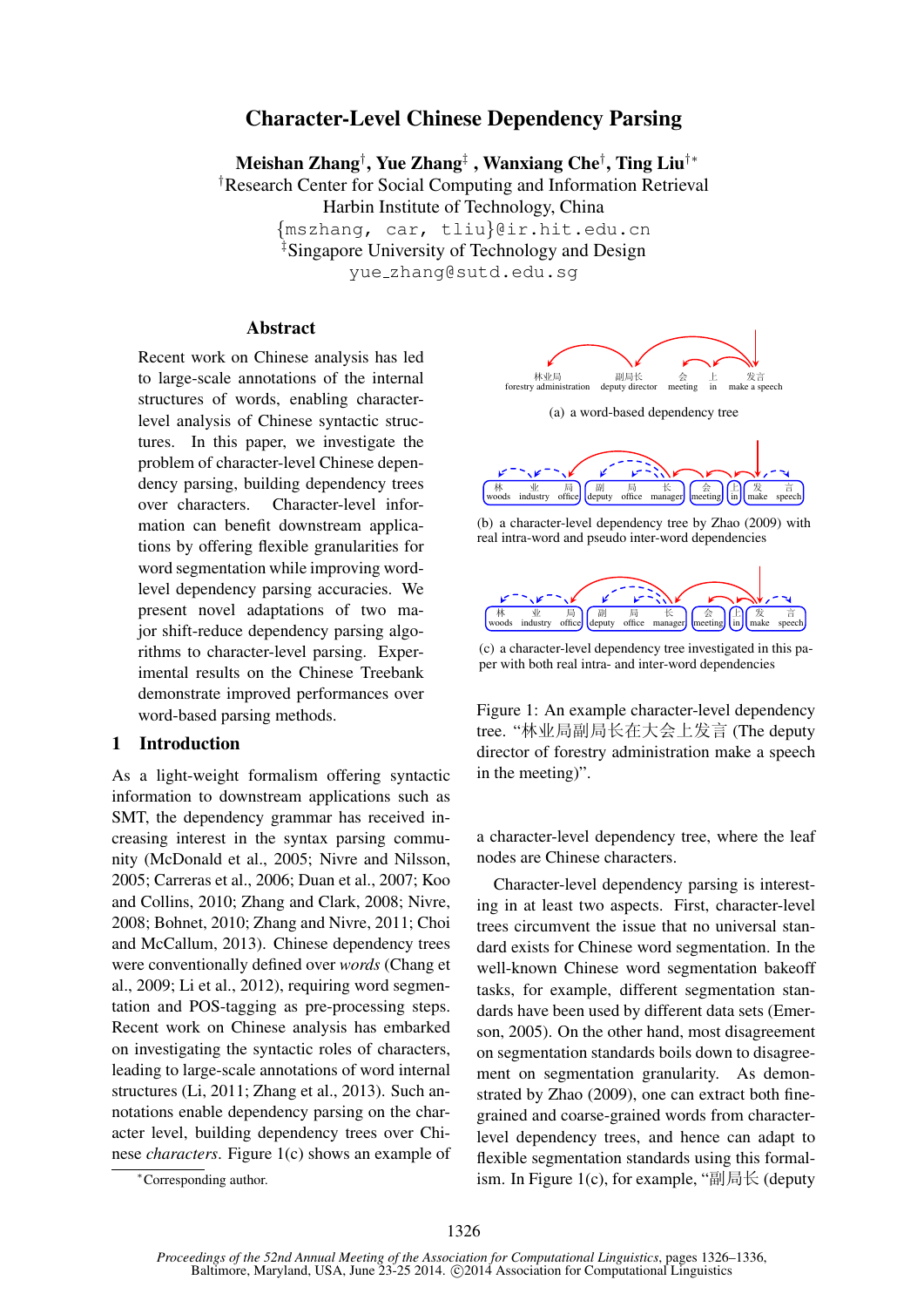director)" can be segmented as both " $\mathbb{E}$ ] (deputy) | 局长 (director)" and "副局长 (deputy director)", but not "副 (deputy) 局 (office)  $\vert \nvert$   $\kappa$  (manager)", by dependency coherence. Chinese language processing tasks, such as machine translation, can benefit from flexible segmentation standards (Zhang et al., 2008; Chang et al., 2008).

Second, word internal structures can also be useful for syntactic parsing. Zhang et al. (2013) have shown the usefulness of word structures in Chinese constituent parsing. Their results on the Chinese Treebank (CTB) showed that characterlevel constituent parsing can bring increased performances even with the pseudo word structures. They further showed that better performances can be achieved when manually annotated word structures are used instead of pseudo structures.

In this paper, we make an investigation of character-level Chinese dependency parsing using Zhang et al. (2013)'s annotations and based on a transition-based parsing framework (Zhang and Clark, 2011). There are two dominant transitionbased dependency parsing systems, namely the arc-standard and the arc-eager parsers (Nivre, 2008). We study both algorithms for characterlevel dependency parsing in order to make a comprehensive investigation. For direct comparison with word-based parsers, we incorporate the traditional word segmentation, POS-tagging and dependency parsing stages in our joint parsing models. We make changes to the original transition systems, and arrive at two novel transition-based character-level parsers.

We conduct experiments on three data sets, including CTB 5.0, CTB 6.0 and CTB 7.0. Experimental results show that the character-level dependency parsing models outperform the wordbased methods on all the data sets. Moreover, manually annotated intra-word dependencies can give improved word-level dependency accuracies than pseudo intra-word dependencies. These results confirm the usefulness of character-level syntax for Chinese analysis. The source codes are freely available at http://sourceforge. net/projects/zpar/, version 0.7.

## 2 Character-Level Dependency Tree

Character-level dependencies were first proposed by Zhao (2009). They show that by annotating character dependencies within words, one can adapt to different segmentation standards. The

dependencies they study are restricted to intraword characters, as illustrated in Figure 1(b). For inter-word dependencies, they use a pseudo rightheaded representation.

In this study, we integrate inter-word syntactic dependencies and intra-word dependencies using large-scale annotations of word internal structures by Zhang et al. (2013), and study their interactions. We extract unlabeled dependencies from bracketed word structures according to Zhang et al.'s head annotations. In Figure  $1(c)$ , the dependencies shown by dashed arcs are *intra-word* dependencies, which reflect the internal word structures, while the dependencies with solid arcs are *inter-word* dependencies, which reflect the syntactic structures between words.

In this formulation, a character-level dependency tree satisfies the same constraints as the traditional word-based dependency tree for Chinese, including projectivity. We differentiate intraword dependencies and inter-word dependencies by the arc type, so that our work can be compared with conventional word segmentation, POStagging and dependency parsing pipelines under a canonical segmentation standard.

The character-level dependency trees hold to a specific word segmentation standard, but are not limited to it. We can extract finer-grained words of different granulities from a coarse-grained word by taking projective subtrees of different sizes. For example, taking all the intra-word modifier nodes of " $\&$  (manager)" in Figure 1(c) results in the word "副局长 (deputy director)", while taking the first modifier node of "长 (manager)" results in the word "局长 (director)". Note that "副局 (deputy office)" cannot be a word because it does not form a projective span without "长 (manager)".

Inner-word dependencies can also bring benefits to parsing word-level dependencies. The head character can be a less sparse feature compared to a word. As intra-word dependencies lead to fine-grained subwords, we can also use these subwords for better parsing. In this work, we use the innermost left/right subwords as atomic features. To extract the subwords, we find the innermost left/right modifiers of the head character, respectively, and then conjoin them with all their descendant characters to form the smallest left/right subwords. Figure 2 shows an example, where the smallest left subword of "大法官 (chief lawyer)" is "法官 (lawyer)", and the smallest right subword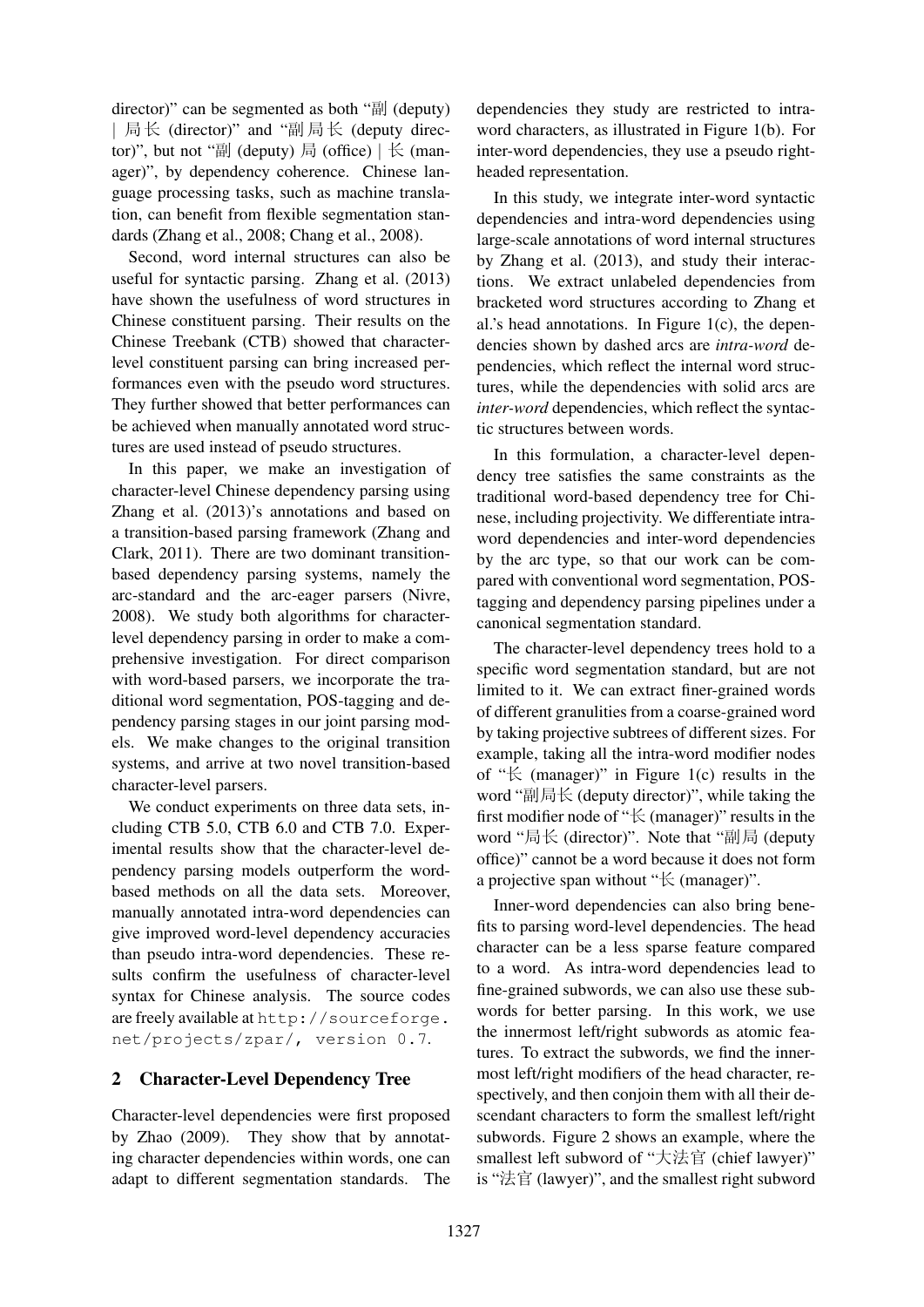

Figure 2: An example to illustrate the innermost left/right subwords.

of "合法化 (legalize)" is "合法 (legal)".

## 3 Character-Level Dependency Parsing

A transition-based framework with global learning and beam search decoding (Zhang and Clark, 2011) has been applied to a number of natural language processing tasks, including word segmentation, POS-tagging and syntactic parsing (Zhang and Clark, 2010; Huang and Sagae, 2010; Bohnet and Nivre, 2012; Zhang et al., 2013). It models a task incrementally from a start state to an end state, where each intermediate state during decoding can be regarded as a partial output. A number of actions are defined so that the state advances step by step. To learn the model parameters, it usually uses the online perceptron algorithm with early-update under the inexact decoding condition (Collins, 2002; Collins and Roark, 2004). Transition-based dependency parsing can be modeled under this framework, where the state consists of a stack and a queue, and the set of actions can be either the arc-eager (Zhang and Clark, 2008) or the arc-standard (Huang et al., 2009) transition systems.

When the internal structures of words are annotated, character-level dependency parsing can be treated as a special case of word-level dependency parsing, with "words" being "characters". A big weakness of this approach is that full words and POS-tags cannot be used for feature engineering. Both are crucial to well-established features for word segmentation, POS-tagging and syntactic parsing. In this section, we introduce novel extensions to the arc-standard and the arc-eager transition systems, so that word-based and characterbased features can be used simultaneously for character-level dependency parsing.

## 3.1 The Arc-Standard Model

The arc-standard model has been applied to joint segmentation, POS-tagging and dependency parsing (Hatori et al., 2012), but with pseudo word

structures. For unified processing of annotated word structures and fair comparison between character-level arc-eager and arc-standard systems, we define a different arc-standard transition system, consistent with our character-level arceager system.

In the word-based arc-standard model, the transition state includes a stack and a queue, where the stack contains a sequence of partially-parsed dependency trees, and the queue consists of unprocessed input words. Four actions are defined for state transition, including *arc-left* (AL, which creates a left arc between the top element  $s_0$  and the second top element  $s_1$  on the stack), *arc-right* (AR, which creates a right arc between  $s_0$  and  $s_1$ ), *pop-root* (PR, which defines the root node of a dependency tree when there is only one element on the stack and no element in the queue), and the last *shift* (SH, which shifts the first element  $q_0$  of the queue onto the stack).

For character-level dependency parsing, there are two types of dependencies: inter-word dependencies and intra-word dependencies. To parse them with both character and word features, we extend the original transition actions into two categories, for inter-word dependencies and intraword dependencies, respectively. The actions for inter-word dependencies include *inter-word arcleft* (ALw), *inter-word arc-right* (ARw), *pop-root* (PR) and *inter-word shift* (SHw). Their definitions are the same as the word-based model, with one exception that the *inter-word shift* operation has a parameter denoting the POS-tag of the incoming word, so that POS disambiguation is performed by the  $SH_w$  action.

The actions for intra-word dependencies include *intra-word arc-left* (AL<sub>c</sub>), *intra-word arcright* (ARc), *pop-word* (PW) and *inter-word shift*  $(SH_c)$ . The definitions of  $AL_c$ ,  $AR_c$  and  $SH_c$  are the same as the word-based arc-standard model, while PW changes the top element on the stack into a full-word node, which can only take interword dependencies. One thing to note is that, due to variable word sizes in character-level parsing, the number of actions can vary between different sequences of actions corresponding to different analyses. We use the padding method (Zhu et al., 2013), adding an *IDLE* action to finished transition action sequences, for better alignments between states in the beam.

In the character-level arc-standard transition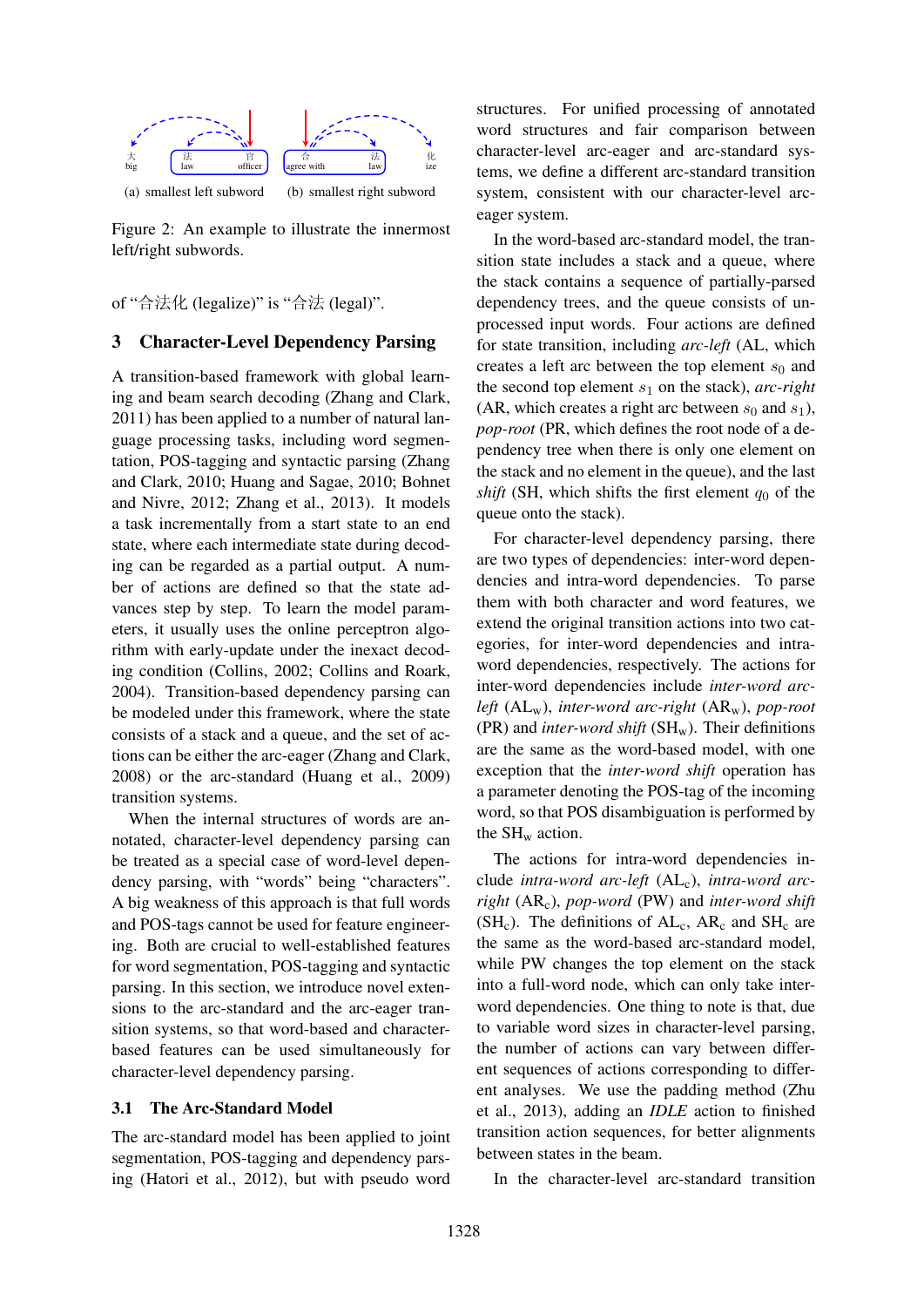| step             | action                                                                  | stack                | queue         | dependencies                                                             |  |  |  |  |  |  |
|------------------|-------------------------------------------------------------------------|----------------------|---------------|--------------------------------------------------------------------------|--|--|--|--|--|--|
| $\boldsymbol{0}$ |                                                                         | Ф                    | 林 业 …         | $\phi$                                                                   |  |  |  |  |  |  |
| 1                | $SH_w(NR)$                                                              | 林/NR                 | 业 局 …         | $\phi$                                                                   |  |  |  |  |  |  |
| 2                | $SH_c$                                                                  | 林/NR 业/NR            | 局 副           | $\phi$                                                                   |  |  |  |  |  |  |
| 3                | AL <sub>c</sub>                                                         | V/NR                 |               | 局 副 … $A_1 = \{ \mathbf{\hat{W}}^{\cap} \mathbf{\underline{\hat{W}}} \}$ |  |  |  |  |  |  |
| $\overline{4}$   | $\rm SH_{c}$                                                            | 业/NR 局/NR            | 副 局 ··· $A_1$ |                                                                          |  |  |  |  |  |  |
| 5                | $AL_c$                                                                  | 局/NR                 |               | 副 局 … $A_2 = A_1 \cup {\mathbb R}^{\wedge}$ 局                            |  |  |  |  |  |  |
| 6                | <b>PW</b>                                                               | 林业局/NR               | 副局 …          | $A_2$                                                                    |  |  |  |  |  |  |
| 7                | $SH_w(NN)$                                                              | 林业局/NR 副/NN          | 局 长 …         | A <sub>2</sub>                                                           |  |  |  |  |  |  |
|                  | $\cdots$                                                                | .                    | $\cdots$      | .                                                                        |  |  |  |  |  |  |
| 12               | PW                                                                      | 林业局/NR 副局长/NN  会 上 … |               | $A_i$                                                                    |  |  |  |  |  |  |
| 13               | $AL_{w}$                                                                | 副局长/NN               |               | 会 上 … $A_{i+1} = A_i \cup \{\text{**m} \mid \text{**m} \}$ 局长/NN}        |  |  |  |  |  |  |
| $\cdots$         | .                                                                       | .                    | .             | .                                                                        |  |  |  |  |  |  |
|                  | (a) character-level dependency parsing using the arc-standard algorithm |                      |               |                                                                          |  |  |  |  |  |  |

| step           | action     | stack    | deque            | queue   | dependencies                                                              |
|----------------|------------|----------|------------------|---------|---------------------------------------------------------------------------|
| $\theta$       |            | Ф        |                  | 林 业 …   |                                                                           |
|                | $SH_c(NR)$ | $\phi$   | 林/NR             | 业 局 …   | $\phi$                                                                    |
| $\overline{2}$ | $AL_c$     | Φ        | $\phi$           |         | 业/NR 局 … $A_1 = \{ \mathbf{\mathcal{W}}^{\wedge} \mathbf{\mathcal{P}} \}$ |
| 3              | $SH_c$     | Φ        | V/NR             | 局 副 …   | $A_1$                                                                     |
| 4              | $AL_c$     | Φ        | $\phi$           |         | 局/NR 副 … $A_2 = A_1 \cup {\{\mathcal{W}^\cap\}}$ 局                        |
| 5              | $SH_c$     | $\phi$   | 局/NR             | 副 局     | A <sub>2</sub>                                                            |
| 6              | PW         | Φ        | 林业局/NR           | 副 局 …   | $A_2$                                                                     |
| 7              | $SH_{w}$   | 林业局/NR   | $\phi$           | 副 局 …   | A <sub>2</sub>                                                            |
| $\cdot$        | $\cdots$   | $\cdots$ | $\ddotsc$        | .       | $\cdot$                                                                   |
| 13             | <b>PW</b>  | 林业局/NR   | 副局长/NN           | 会 上 …   | $A_i$                                                                     |
| 14             | $AL_{w}$   | Φ        | 副局长/NN           | 会 上 …   | $A_{i+1} = A_i \cup {\{\text{**}\}\text{R/NR}^{\wedge}}$ 副局长/NN}          |
| $\cdots$       | $\cdots$   | .        | $\cdots$<br>$ -$ | $\cdot$ | $\cdot$<br>$\sim$ $\sim$                                                  |

(b) character-level dependency parsing using the arc-eager algorithm,  $t = 1$ 

Figure 3: Character-level dependency parsing of the sentence in Figure 1(c).

system, each word is initialized by the action  $SH_{w}$ with a POS tag, before being incrementally modified by a sequence of intra-word actions, and finally being completed by the action PW. The interword actions can be applied when all the elements on the stack are full-word nodes, while the intraword actions can be applied when at least the top element on the stack is a partial-word node. For the actions  $AL_c$  and  $AR_c$  to be valid, the top two elements on the stack are both partial-word nodes. For the action PW to be valid, only the top element on the stack is a partial-word node. Figure 3(a) gives an example action sequence.

There are three types of features. The first two types are traditionally established features for the dependency parsing and joint word segmentation and POS-tagging tasks. We use the features proposed by Hatori et al. (2012). The word-level dependency parsing features are added when the inter-word actions are applied, and the features for joint word segmentation and POS-tagging are added when the actions PW,  $SH_w$  and  $SH_c$  are applied. Following the work of Hatori et al. (2012), we have a parameter  $\alpha$  to adjust the weights for joint word segmentation and POS-tagging features. We apply word-based dependency parsing features to intra-word dependency parsing as well, by using subwords (the conjunction of characters spanning the head node) to replace words in word features. The third type of features is wordstructure features. We extract the head character and the smallest subwords containing the head character from the intra-word dependencies (Section 2). Table 1 summarizes the features.

## 3.2 The Arc-Eager Model

Similar to the arc-standard case, the state of a word-based arc-eager model consists of a stack and a queue, where the stack contains a sequence of partial dependency trees, and the queue consists of unprocessed input words. Unlike the arcstandard model, which builds dependencies on the top two elements on the stack, the arc-eager model builds dependencies between the top element of the stack and the first element of the queue. Five actions are defined for state transformation: *arcleft* (AL, which creates a left arc between the top element of the stack  $s_0$  and the first element in the queue  $q_0$ , while popping  $s_0$  off the stack), *arc-right* (AR, which creates a right arc between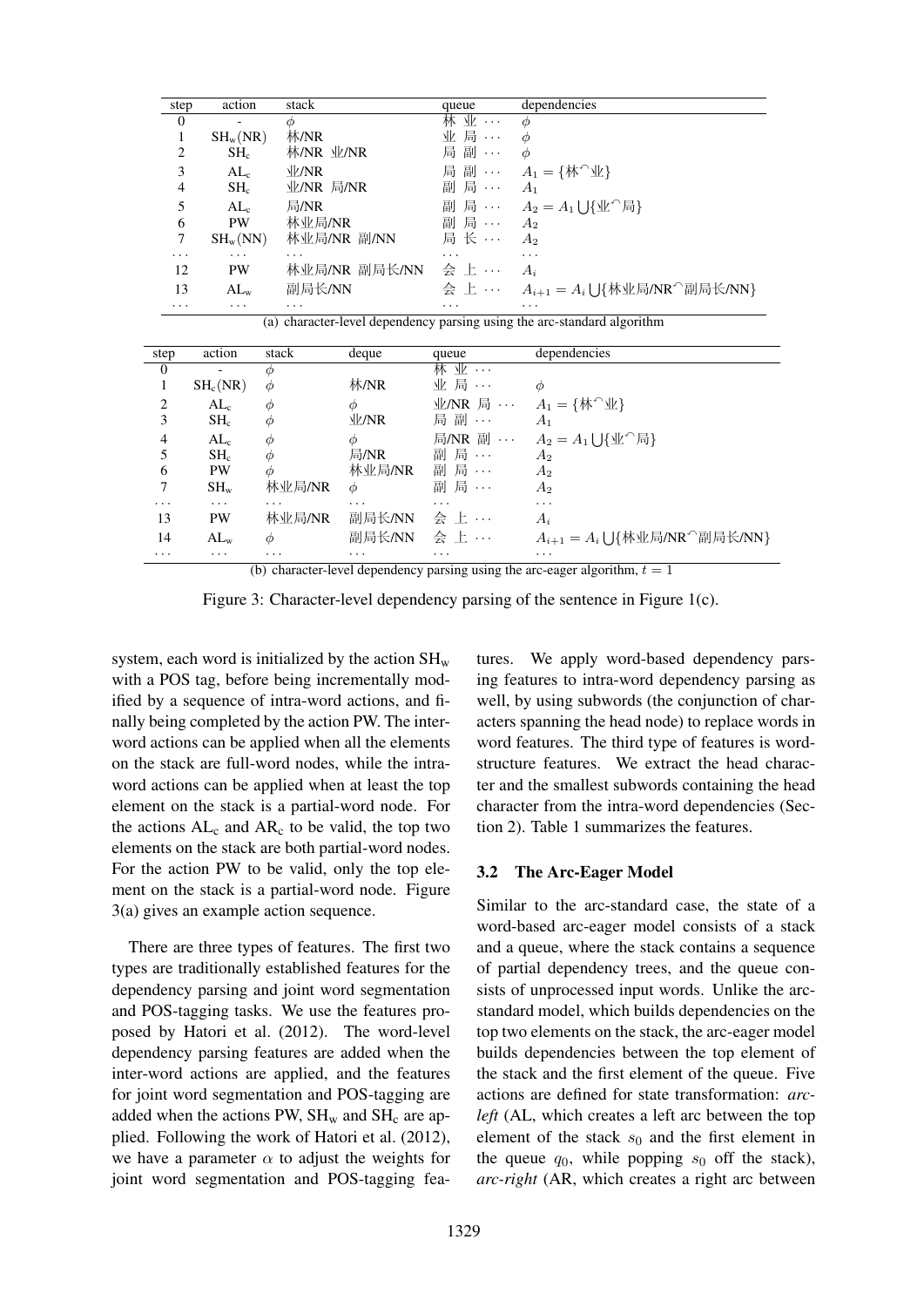| <b>Feature templates</b>                                                      |
|-------------------------------------------------------------------------------|
| Lc, Lct, Rc, Rct, L <sub>tc1</sub> c, L <sub>rc1</sub> c, R <sub>tc1</sub> c, |
| $Lc \cdot Rc$ , $L_{lc1}ct$ , $L_{rc1}ct$ , $R_{lc1}ct$ ,                     |
| $Lc \cdot Rw$ , $Lw \cdot Rc$ , $Lct \cdot Rw$ ,                              |
| $Lwt \cdot Rc$ , $Lw \cdot Rct$ , $Lc \cdot Rwt$ ,                            |
| $Lc \cdot Rc \cdot L_{lc1}c$ , $Lc \cdot Rc \cdot L_{rc1}c$ ,                 |
| $Lc \cdot Rc \cdot L_{lc2}c$ , $Lc \cdot Rc \cdot L_{rc2}c$ ,                 |
| $Lc \cdot Rc \cdot R_{lc1}c$ , $Lc \cdot Rc \cdot R_{lc2}c$ ,                 |
| Llsw, Lrsw, Rlsw, Rrsw, Llswt,                                                |
| $Lrswt$ , $Rlswt$ , $Rrswt$ , $Llsw \cdot Rw$ ,                               |
| $Lrsw \cdot Rw$ , $Lw \cdot Rlsw$ , $Lw \cdot Rrsw$                           |

Table 1: Feature templates encoding intra-word dependencies.  $L$  and  $R$  denote the two elements over which the dependencies are built; the subscripts *lc*1 and *rc*1 denote the left-most and rightmost children, respectively; the subscripts  $lc2$  and  $rc2$  denote the second left-most and second rightmost children, respectively;  $w$  denotes the word;  $t$  denotes the POS tag;  $c$  denotes the head character;  $lsw$  and  $rsw$  denote the smallest left and right subwords respectively, as shown in Figure 2.

 $s_0$  and  $q_0$ , while shifting  $q_0$  from the queue onto the stack), *pop-root* (PR, which defines the ROOT node of the dependency tree when there is only one element on the stack and no element in the queue), *reduce* (RD, which pops  $s_0$  off the stack), and *shift* (SH, which shifts  $q_0$  onto the stack).

There is no previous work that exploits the arc-eager algorithm for jointly performing POStagging and dependency parsing. Since the first element of the queue can be shifted onto the stack by either SH or AR, it is more difficult to assign a POS tag to each word by using a single action. In this work, we make a change to the configuration state, adding a deque between the stack and the queue to save partial words with intra-word dependencies. We divide the transition actions into two categories, one for inter-word dependencies  $(AR_w, AL_w, SH_w, RD_w$  and PR) and the other for intra-word dependencies  $(AR_c, AL_c, SH_c, RD_c)$ and PW), requiring that the intra-word actions be operated between the deque and the queue, while the inter-word actions be operated between the stack and the deque.

For character-level arc-eager dependency parsing, the inter-word actions are the same as the word-based methods. The actions  $AL_c$  and  $AR_c$ are the same as  $AL_w$  and  $AR_w$ , except that they operate on characters, but the  $SH<sub>c</sub>$  operation has a parameter to denote the POS tag of a word. The PW action recognizes a full-word. We also have an *IDLE* action, for the same reason as the arcstandard model.

In the character-level arc-eager transition system, a word is formed in a similar way with that of character-level arc-standard algorithm. Each word is initialized by the action  $SH<sub>c</sub>$  with a POS tag, and then incrementally changed a sequence of intra-word actions, before being finalized by the action PW. All these actions operate between the queue and deque. For the action PW, only the first element in the deque (close to the queue) is a partial-word node. For the actions  $AR_c$  and  $AL_c$ to be valid, the first element in the deque must be a partial-word node. The action  $SH<sub>c</sub>$  have a POS tag when shifting the first character of a word,but does not have such a parameter when shifting the next characters of a word. For the action  $SH<sub>c</sub>$  with a POS tag to be valid, the first element in the deque must be a full-word node. Different from the arcstandard model, at any stage we can choose either the action  $SH<sub>c</sub>$  with a POS tag to initialize a new word on the deque, or the inter-word actions on the stack. In order to eliminate the ambiguity, we define a new parameter  $t$  to limit the max size of the deque. If the deque is full with  $t$  words, interword actions are performed; otherwise intra-word actions are performed. All the inter-word actions must be applied on full-word nodes between the stack an the deque. Figure 3(b) gives an example action sequence.

Similar to the arc-standard case, there are three types of features, with the first two types being traditionally established features for dependency parsing and joint word segmentation and POStagging. The dependency parsing features are taken from the work of Zhang and Nivre (2011), and the features for joint word segmentation and POS-tagging are taken from Zhang and Clark  $(2010)^1$ . The word-level dependency parsing features are triggered when the inter-word actions are applied, while the features of joint word segmentation and POS-tagging are added when the actions  $SH<sub>c</sub>$ , AR<sub>c</sub> and PW are applied. Again we use a parameter  $\alpha$  to adjust the weights for joint word segmentation and POS-tagging features. The wordlevel features for dependency parsing are applied to intra-word dependency parsing as well, by using subwords to replace words. The third type of features is word-structure features, which are the

<sup>&</sup>lt;sup>1</sup>Since Hatori et al. (2012) also use Zhang and Clark (2010)'s features, the arc-standard and arc-eager characterlevel dependency parsing models have the same features for joint word segmentation and POS-tagging.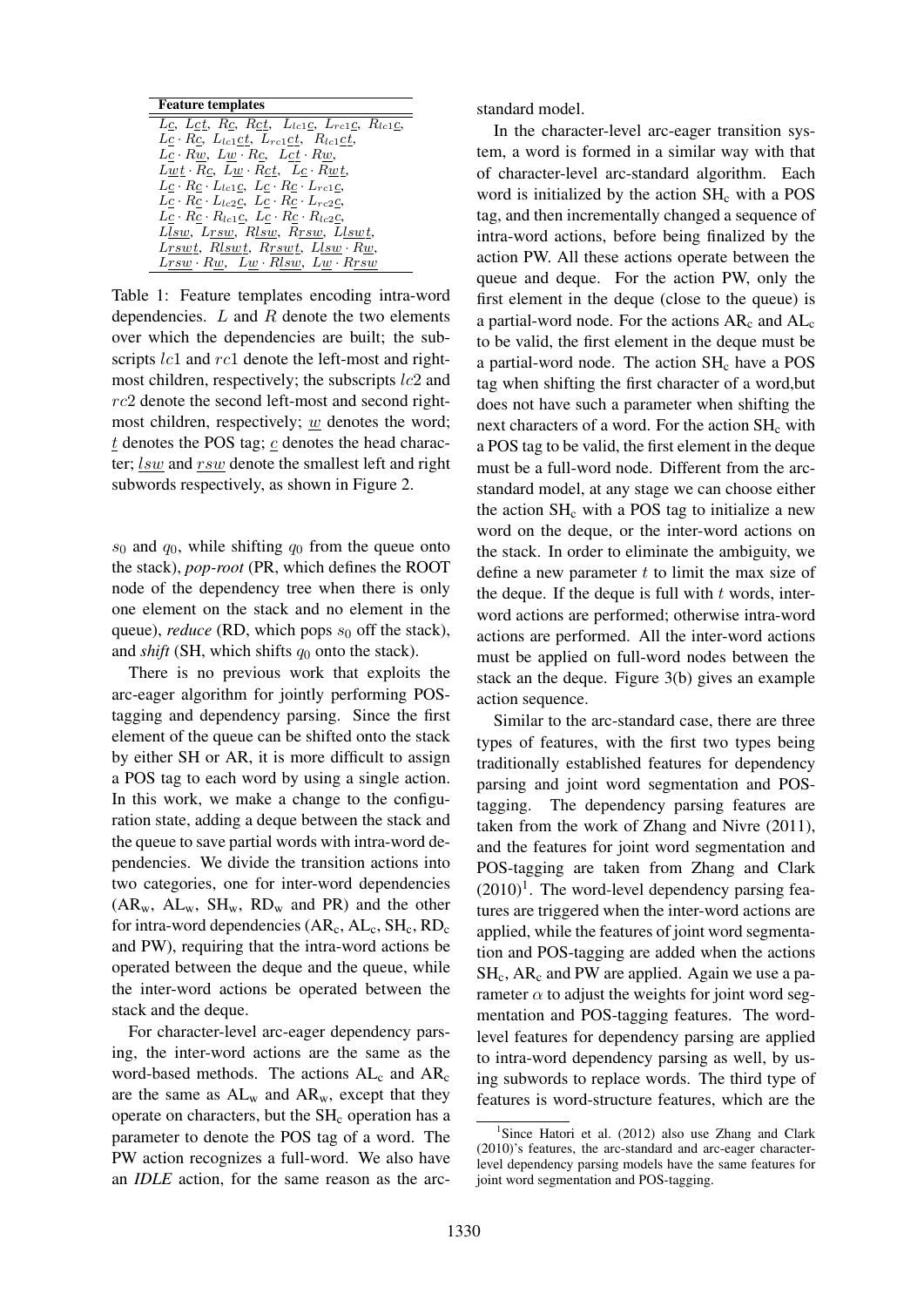|             |          | CTB <sub>50</sub> | CTB60            | CTB <sub>70</sub> |
|-------------|----------|-------------------|------------------|-------------------|
| Training    | #sent    | 18k               | 23k              | 31k               |
|             | #word    | 494k              | 641 <sub>k</sub> | 718 <sub>k</sub>  |
|             | #sent    | 350               | 2.1k             | 10k               |
| Development | #word    | 6.8k              | 60k              | 237k              |
|             | $\#$ oov | 553               | 3.3k             | 13k               |
|             | #sent    | 348               | 2.8k             | 10k               |
| <b>Test</b> | #word    | 8.0 <sub>k</sub>  | 82k              | 245k              |
|             | $\#$ oov | 278               | 4.6k             | 13k               |

Table 2: Statistics of datasets.

same as those of the character-level arc-standard model, shown in Table 1.

### 4 Experiments

#### 4.1 Experimental Settings

We use the Chinese Penn Treebank 5.0, 6.0 and 7.0 to conduct the experiments, splitting the corpora into training, development and test sets according to previous work. Three different splitting methods are used, namely CTB50 by Zhang and Clark (2010), CTB60 by the official documentation of CTB 6.0, and CTB70 by Wang et al. (2011). The dataset statistics are shown in Table 2. We use the head rules of Zhang and Clark (2008) to convert phrase structures into dependency structures. The intra-word dependencies are extracted from the annotations of Zhang et al.  $(2013)^2$ .

The standard measures of word-level precision, recall and F1 score are used to evaluate word segmentation, POS-tagging and dependency parsing, following Hatori et al. (2012). In addition, we use the same measures to evaluate intra-word dependencies, which indicate the performance of predicting word structures. A word's structure is correct only if all the intra-word dependencies are all correctly recognized.

#### 4.2 Baseline and Proposed Models

For the baseline, we have two different pipeline models. The first consists of a joint segmentation and POS-tagging model (Zhang and Clark, 2010) and a word-based dependency parsing model using the arc-standard algorithm (Huang et al., 2009). We name this model STD (pipe). The second consists of the same joint segmentation and POS-tagging model and a word-based dependency parsing model using the arc-eager algorithm (Zhang and Nivre, 2011). We name this model EAG (pipe). For the pipeline models, we use a beam of size 16 for joint segmentation and POStagging, and a beam of size 64 for dependency parsing, according to previous work.

We study the following character-level dependency parsing models:

- STD (real, pseudo): the arc-standard model with annotated intra-word dependencies and pseudo inter-word dependencies;
- STD (pseudo, real): the arc-standard model with pseudo intra-word dependencies and real inter-word dependencies;
- STD (real, real): the arc-standard model with annotated intra-word dependencies and real inter-word dependencies;
- EAG (real, pseudo): the arc-eager model with annotated intra-word dependencies and pseudo inter-word dependencies;
- EAG (pseudo, real): the arc-eager model with pseudo intra-word dependencies and real inter-word dependencies;
- EAG (real, real): the arc-eager model with annotated intra-word dependencies and real inter-word dependencies.

The annotated intra-word dependencies refer to the dependencies extracted from annotated word structures, while the pseudo intra-word dependencies used in the above models are similar to those of Hatori et al. (2012). For a given word  $w = c_1c_2 \cdots c_m$ , the intra-word dependency structure is  $c_1^c c_2^c \cdots^c c_m^3$ . The real interword dependencies refer to the syntactic wordlevel dependencies by head-finding rules from CTB, while the pseudo inter-word dependencies refer to the word-level dependencies used by Zhao (2009)  $(w_1^{\frown} w_2^{\frown} \cdots^{\frown} w_n)$ . The character-level models with annotated intra-word dependencies and pseudo inter-word dependencies are compared with the pipelines on word segmentation and POStagging accuracies, and are compared with the character-level models with annotated intra-word dependencies and real inter-word dependencies on word segmentation, POS-tagging and wordstructure predicating accuracies. All the proposed

<sup>2</sup>https://github.com/zhangmeishan/

wordstructures; their annotation was conducted on CTB 5.0, while we made annotations of the remainder of the CTB 7.0 words. We also make the annotations publicly available at the same site.

 $3$ We also tried similar structures with right arcs, which gave lower accuracies.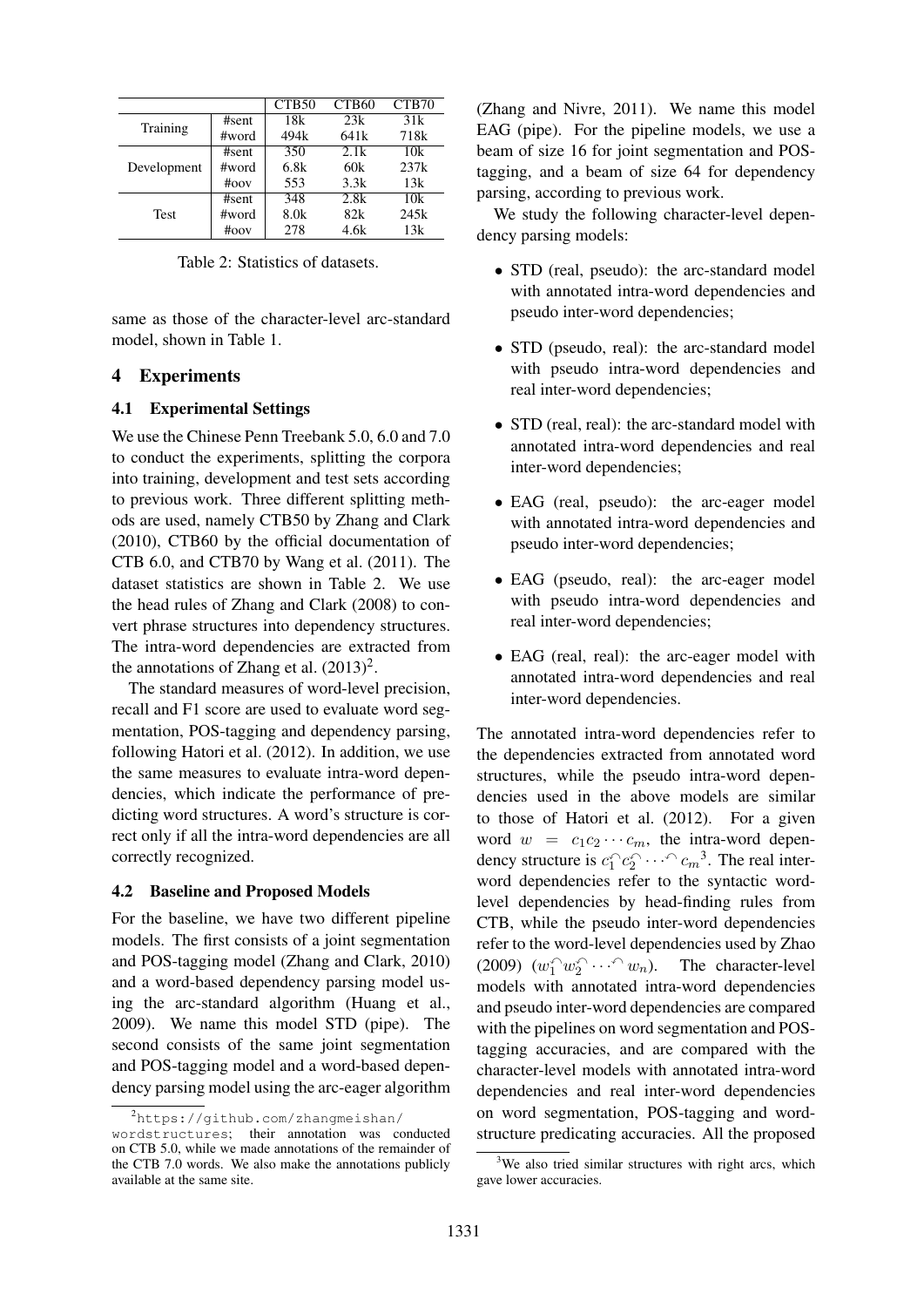| STD (real, real)   SEG POS DEP WS |                                                                                                          |  |
|-----------------------------------|----------------------------------------------------------------------------------------------------------|--|
| $\alpha = 1$                      | 95.85 91.60 76.96 95.14<br>96.09 91.89 77.28 95.29<br>96.02 91.84 77.22 95.23<br>96.10 91.96 77.49 95.29 |  |
| $\alpha = 2$                      |                                                                                                          |  |
| $\alpha = 3$                      |                                                                                                          |  |
| $\alpha = 4$                      |                                                                                                          |  |
| $\alpha = 5$                      | 96.07 91.90 77.31 95.21                                                                                  |  |

Table 3: Development test results of the characterlevel arc-standard model on CTB60.

|              | EAG (real, real)   SEG POS DEP         |                         |                         | WS |
|--------------|----------------------------------------|-------------------------|-------------------------|----|
|              | $t=1$                                  |                         | 96.00 91.66 74.63 95.49 |    |
|              | $t=2$                                  |                         | 95.93 91.75 76.60 95.37 |    |
| $\alpha = 1$ | $t=3$                                  | 95.93 91.74 76.94 95.36 |                         |    |
|              | $t=4$                                  | 95.91 91.71 76.82 95.33 |                         |    |
|              | $t=5$                                  |                         | 95.95 91.73 76.84 95.40 |    |
|              | $\alpha = 1$                           |                         | 95.93 91.74 76.94 95.36 |    |
|              | $\alpha = 2$                           |                         | 96.11 91.99 77.17 95.56 |    |
| $t=3$        | $\alpha = 3$   96.16 92.01 77.48 95.62 |                         |                         |    |
|              | $\alpha = 4$   96.11 91.93 77.40 95.53 |                         |                         |    |
|              | $\alpha = 5$                           | 96.00 91.84 77.10 95.43 |                         |    |

Table 4: Development test results of the characterlevel arc-eager model on CTB60.

models use a beam of size 64 after considering both speeds and accuracies.

#### 4.3 Development Results

Our development tests are designed for two purposes: adjusting the parameters for the two proposed character-level models and testing the effectiveness of the novel word-structure features. Tuning is conducted by maximizing word-level dependency accuracies. All the tests are conducted on the CTB60 data set.

#### 4.3.1 Parameter Tuning

For the arc-standard model, there is only one parameter  $\alpha$  that needs tuning. It adjusts the weights of segmentation and POS-tagging features, because the number of feature templates is much less for the two tasks than for parsing. We set the value of  $\alpha$  to 1  $\cdots$  5, respectively. Table 3 shows the accuracies on the CTB60 development set. According to the results, we use  $\alpha = 4$  for our final character-level arc-standard model.

For the arc-eager model, there are two parameters t and  $\alpha$ . t denotes the deque size of the arceager model, while  $\alpha$  shares the same meaning as the arc-standard model. We take two steps for parameter tuning, first adjusting the more crucial parameter t and then adjusting  $\alpha$  on the best t. Both parameters are assigned the values of 1 to 5. Ta-

|                                                                                                                                                                                                                                                                                                |  | SEG POS DEP WS |  |
|------------------------------------------------------------------------------------------------------------------------------------------------------------------------------------------------------------------------------------------------------------------------------------------------|--|----------------|--|
|                                                                                                                                                                                                                                                                                                |  |                |  |
|                                                                                                                                                                                                                                                                                                |  |                |  |
| STD (real, real) $\begin{array}{ l l l } \hline \text{STD (real, real)} & \text{96.10} & \text{91.96} & \text{77.49} & \text{95.29} \\ \text{STD (real, real)/wo} & \text{95.99} & \text{91.79} & \text{77.19} & \text{95.35} \\ \Delta & -0.11 & -0.17 & -0.30 & +0.06 \\ \hline \end{array}$ |  |                |  |
|                                                                                                                                                                                                                                                                                                |  |                |  |
|                                                                                                                                                                                                                                                                                                |  |                |  |
| EAG (real, real) $\begin{array}{ l l l } \hline \text{EAG (real, real)} & 96.16 & 92.01 & 77.48 & 95.62 \\ \hline \text{EAG (real, real)/wo} & 96.09 & 91.82 & 77.12 & 95.56 \\ \Delta & -0.07 & -0.19 & -0.36 & -0.06 \\ \hline \end{array}$                                                  |  |                |  |

Table 5: Feature ablation tests for the novel wordstructure features, where "/wo" denotes the corresponding models without the novel intra-word dependency features.

ble 4 shows the results. According to results, we set  $t = 3$  and  $\alpha = 3$  for the final character-level arc-eager model, respectively.

## 4.3.2 Effectiveness of Word-Structure Features

To test the effectiveness of our novel wordstructure features, we conduct feature ablation experiments on the CTB60 development data set for the proposed arc-standard and arc-eager models, respectively. Table 5 shows the results. We can see that both the two models achieve better accuracies on word-level dependencies with the novel word-structure features, while the features do not affect word-structure predication significantly.

## 4.4 Final Results

Table 6 shows the final results on the CTB50, CTB60 and CTB70 data sets, respectively. The results demonstrate that the character-level dependency parsing models are significantly better than the corresponding word-based pipeline models, for both the arc-standard and arc-eager systems. Similar to the findings of Zhang et al. (2013), we find that the annotated word structures can give better accuracies than pseudo word structures. Another interesting finding is that, although the arceager algorithm achieves lower accuracies in the word-based pipeline models, it obtains comparative accuracies in the character-level models.

We also compare our results to those of Hatori et al. (2012), which is comparable to STD (pseudo, real) since similar arc-standard algorithms and features are used. The major difference is the set of transition actions. We rerun their system on the three datasets<sup>4</sup>. As shown in Table 6, our arc-standard system with pseudo word structures

<sup>4</sup>http://triplet.cc/. We use a different constituent-to-dependency conversion scheme in comparison with Hatori et al. (2012)'s work.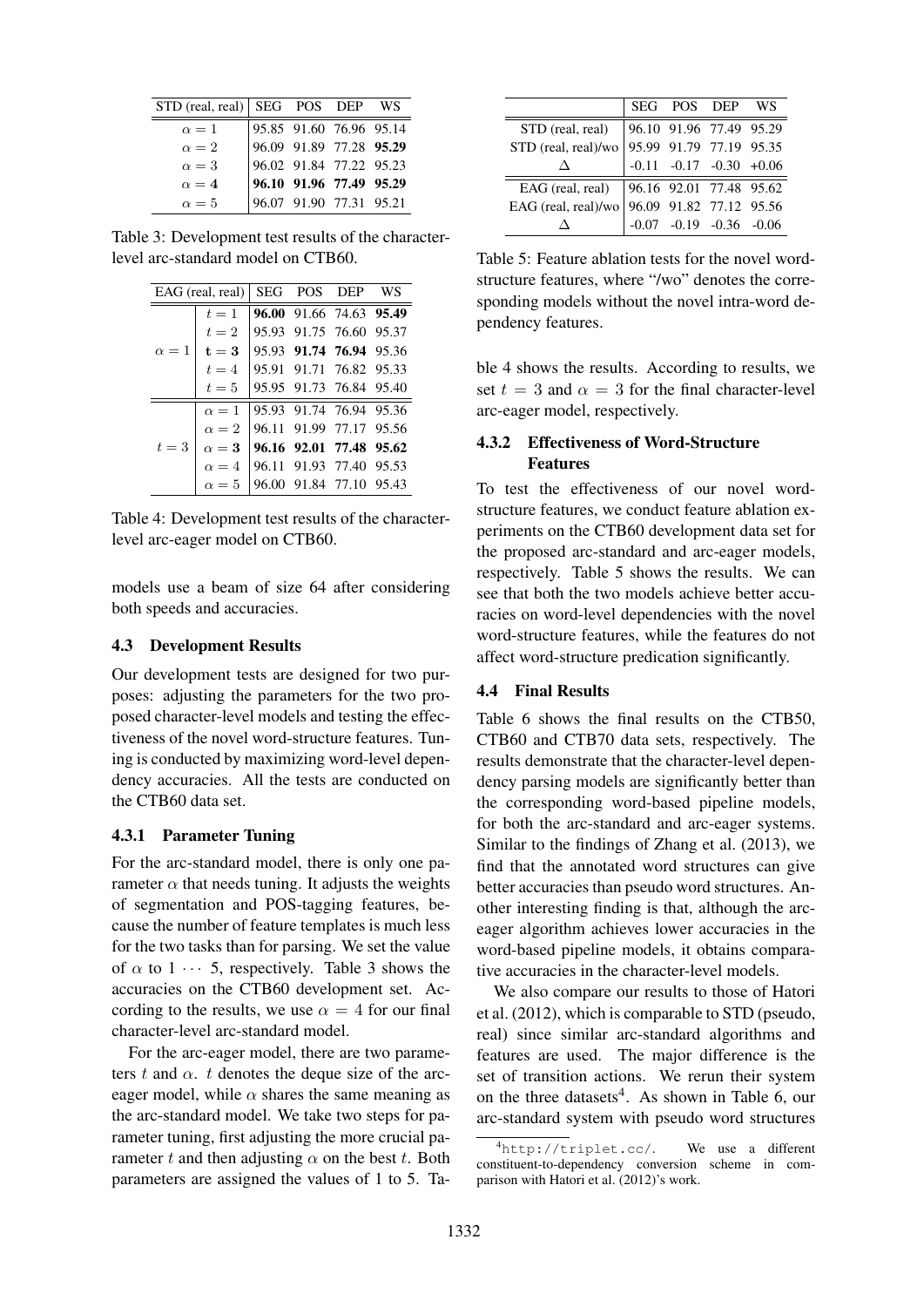| Model                   |            |                                                                       | CTB <sub>50</sub>        |                          |                                                           | CTB60                                                                             |                          |          | CTB70              |                                                                 |            |       |
|-------------------------|------------|-----------------------------------------------------------------------|--------------------------|--------------------------|-----------------------------------------------------------|-----------------------------------------------------------------------------------|--------------------------|----------|--------------------|-----------------------------------------------------------------|------------|-------|
|                         | <b>SEG</b> | <b>POS</b>                                                            | <b>DEP</b>               | WS                       | <b>SEG</b>                                                | <b>POS</b>                                                                        | <b>DEP</b>               | WS       | <b>SEG</b>         | <b>POS</b>                                                      | <b>DEP</b> | WS    |
| The arc-standard models |            |                                                                       |                          |                          |                                                           |                                                                                   |                          |          |                    |                                                                 |            |       |
| STD (pipe)              | 97.53      | 93.28                                                                 | 79.72                    |                          | 95.32                                                     | 90.65                                                                             | 75.35                    |          | 95.23              | 89.92                                                           | 73.93      |       |
| STD (real, pseudo)      | 97.78      | 93.74                                                                 | $\overline{\phantom{m}}$ | 97.40                    | $95.77^{\ddagger}$ 91.24 <sup><math>\ddagger</math></sup> |                                                                                   | $\equiv$                 | 95.08    | $95.59^{\ddagger}$ | $90.49^{\ddagger}$                                              |            | 94.97 |
| STD (pseudo, real)      | 97.67      | $94.28^{\ddagger}$                                                    | $81.63^{\ddagger}$       | $\equiv$                 |                                                           | $95.63^{\ddagger}$ 91.40 <sup>‡</sup>                                             | $76.75^{\ddagger}$       | $\equiv$ | $95.53^{\ddagger}$ | $90.75^{\ddagger}$ 75.63 <sup><math>\ddagger</math></sup>       |            |       |
| STD (real, real)        |            | 97.84 $94.62^{\ddagger}$ 82.14 <sup><math>\ddagger</math></sup> 97.30 |                          |                          |                                                           | $95.56^{\ddagger}$ 91.39 <sup>‡</sup>                                             | $77.09^{\ddagger}$       | 94.80    | $95.51^{\ddagger}$ | $90.76^{\ddagger}$ 75.70 <sup><math>\ddagger</math></sup>       |            | 94.78 |
| Hatori+ '12             | 97.75      | 94.33                                                                 | 81.56                    |                          | 95.26                                                     | 91.06                                                                             | 75.93                    |          | 95.27              | 90.53                                                           | 74.73      |       |
| The arc-eager models    |            |                                                                       |                          |                          |                                                           |                                                                                   |                          |          |                    |                                                                 |            |       |
| $EAG$ (pipe)            | 97.53      | 93.28                                                                 | 79.59                    |                          | 95.32                                                     | 90.65                                                                             | 74.98                    |          | 95.23              | 89.92                                                           | 73.46      |       |
| EAG (real, pseudo)      | 97.75      | 93.88                                                                 | $\overline{\phantom{m}}$ | 97.45                    | $95.63^{\ddagger}$ 91.07 <sup><math>\ddagger</math></sup> |                                                                                   | $\overline{\phantom{m}}$ | 95.06    | $95.50^{\ddagger}$ | $90.36^{\ddagger}$                                              |            | 95.00 |
| EAG (pseudo, real)      |            | 97.76 $94.36^{\ddagger}$                                              | $81.70^{\ddagger}$       | $\overline{\phantom{m}}$ |                                                           | $95.63^{\ddagger}$ 91.34 <sup><math>\ddagger</math></sup>                         | $76.87^{\ddagger}$       |          | $95.39^{\ddagger}$ | $90.56^{\frac{1}{4}}$ 75.56 <sup><math>\frac{1}{4}</math></sup> |            |       |
| EAG (real, real)        |            | 97.84 $94.36^{\ddagger}$ 82.07 <sup><math>\ddagger</math></sup> 97.49 |                          |                          |                                                           | $95.71^{\ddagger}$ $91.51^{\ddagger}$ $76.99^{\ddagger}$ $95.16 95.47^{\ddagger}$ |                          |          |                    | $90.72^{\ddagger}$ 75.76 <sup><math>\ddagger</math></sup>       |            | 94.94 |

Table 6: Main results, where the results marked with ‡ denote that the p-value is less than 0.001 compared with the pipeline word-based models using pairwise t-test.

brings consistent better accuracies than their work on all the three data sets.

Both the pipelines and character-level models with pseudo inter-word dependencies perform word segmentation and POS-tagging jointly, without using real word-level syntactic information. A comparison between them (STD/EAG (pipe) vs. STD/EAG (real, pseudo)) reflects the effectiveness of annotated intra-word dependencies on segmentation and POS-tagging. We can see that both the arc-standard and arc-eager models with annotated intra-word dependencies can improve the segmentation accuracies by 0.3% and the POS-tagging accuracies by 0.5% on average on the three datasets. Similarly, a comparison between the characterlevel models with pseudo inter-word dependencies and the character-level models with real interword dependencies (STD/EAG (real, pseudo) vs. STD/EAG (real, real)) can reflect the effectiveness of annotated inter-word structures on morphology analysis. We can see that improved POS-tagging accuracies are achieved using the real inter-word dependencies when jointly performing inner- and inter-word dependencies. However, we find that the inter-word dependencies do not help the wordstructure accuracies.

## 4.5 Analysis

To better understand the character-level parsing models, we conduct error analysis in this section. All the experiments are conducted on the CTB60 test data sets. The new advantage of the characterlevel models is that one can parse the internal word structures of intra-word dependencies. Thus we are interested in their capabilities of predicting word structures. We study the word-structure

accuracies in two aspects, including OOV, word length, POS tags and the parsing model.

## 4.5.1 OOV

The word-structure accuracy of OOV words reflects a model's ability of handling unknown words. The overall recalls of OOV word structures are  $67.98\%$  by STD (real, real) and  $69.01\%$  by EAG (real, real), respectively. We find that most errors are caused by failures of word segmentation. We further investigate the accuracies when words are correctly segmented, where the accuracies of OOV word structures are 87.64% by STD (real, real) and 89.07% by EAG (real, real). The results demonstrate that the structures of Chinese words are not difficult to predict, and confirm the fact that Chinese word structures have some common syntactic patterns.

## 4.5.2 Parsing Model

From the above analysis in terms of OOV, word lengths and POS tags, we can see that the EAG (real, real) model and the STD (real, real) models behave similarly on word-structure accuracies. Here we study the two models more carefully, comparing their word accuracies sentence by sentence. Figure 4 shows the results, where each point denotes a sentential comparison between STD (real, real) and EAG (real, real), the x-axis denotes the sentential word-structure accuracy of STD (real, real), and the y-axis denotes that of EAG (real, real). The points at the diagonal show the same accuracies by the two models, while others show that the two models perform differently on the corresponding sentences. We can see that most points are beyond the diagonal line, indicat-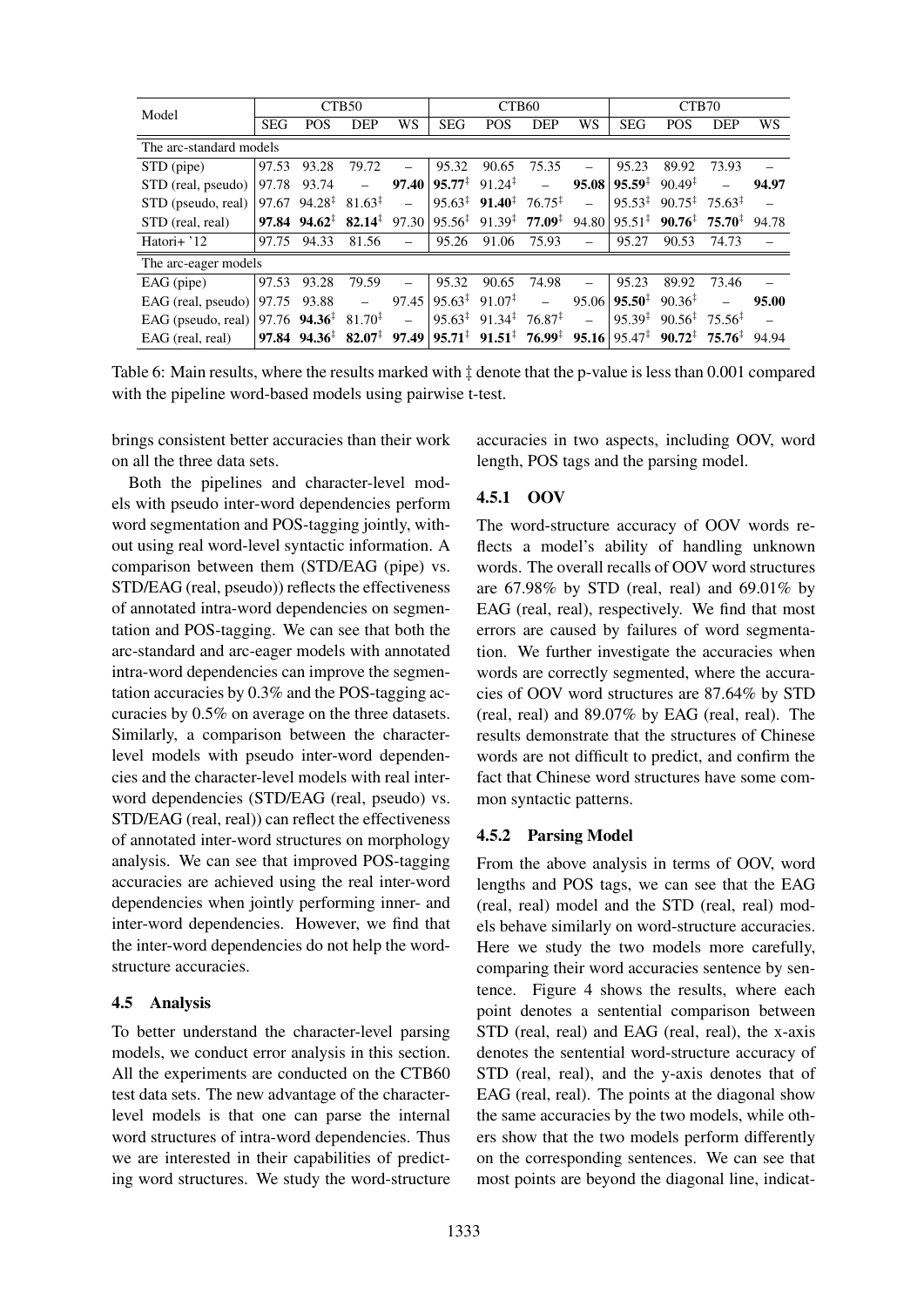

Figure 4: Sentential word-structure accuracies of STD (real, real) and EAG (real, real).

ing that the two parsing models can be complementary in parsing intra-word dependencies.

## 5 Related Work

Zhao (2009) was the first to study character-level dependencies; they argue that since no consistent word boundaries exist over Chinese word segmentation, dependency-based representations of word structures serve as a good alternative for Chinese word segmentation. Thus their main concern is to parse intra-word dependencies. In this work, we extend their formulation, making use of largescale annotations of Zhang et al. (2013), so that the syntactic word-level dependencies can be parsed together with intra-word dependencies.

Hatori et al. (2012) proposed a joint model for Chinese word segmentation, POS-tagging and dependency parsing, studying the influence of joint model and character features for parsing, Their model is extended from the arc-standard transition-based model, and can be regarded as an alternative to the arc-standard model of our work when pseudo intra-word dependencies are used. Similar work is done by Li and Zhou (2012). Our proposed arc-standard model is more concise while obtaining better performance than Hatori et al. (2012)'s work. With respect to word structures, real intra-word dependencies are often more complicated, while pseudo word structures cannot be used to correctly guide segmentation.

Zhao (2009), Hatori et al. (2012) and our work all study character-level dependency parsing. While Zhao (2009) focus on word internal structures using pseudo inter-word dependencies, Hatori et al. (2012) investigate a joint model using pseudo intra-word dependencies. We use manual dependencies for both inner- and inter-word structures, studying their influences on each other.

Zhang et al. (2013) was the first to perform Chinese syntactic parsing over characters. They extended word-level constituent trees by annotated word structures, and proposed a transition-based approach to parse intra-word structures and wordlevel constituent structures jointly. For Hebrew, Tsarfaty and Goldberg (2008) investigated joint segmentation and parsing over characters using a graph-based method. Our work is similar in exploiting character-level syntax. We study the dependency grammar, another popular syntactic representation, and propose two novel transition systems for character-level dependency parsing.

Nivre (2008) gave a systematic description of the arc-standard and arc-eager algorithms, currently two popular transition-based parsing methods for word-level dependency parsing. We extend both algorithms to character-level joint word segmentation, POS-tagging and dependency parsing. To our knowledge, we are the first to apply the arceager system to joint models and achieve comparative performances to the arc-standard model.

## 6 Conclusions

We studied the character-level Chinese dependency parsing, by making novel extensions to two commonly-used transition-based dependency parsing algorithms for word-based dependency parsing. With both pseudo and annotated word structures, our character-level models obtained better accuracies than previous work on segmentation, POS-tagging and word-level dependency parsing. We further analyzed some important factors for intra-word dependencies, and found that two proposed character-level parsing models are complementary in parsing intraword dependencies. We make the source code publicly available at http://sourceforge. net/projects/zpar/, version 0.7.

#### Acknowledgments

We thank the anonymous reviewers for their constructive comments, and gratefully acknowledge the support of the National Basic Research Program (973 Program) of China via Grant 2014CB340503, the National Natural Science Foundation of China (NSFC) via Grant 61133012 and 61370164, the Singapore Ministry of Education (MOE) AcRF Tier 2 grant T2MOE201301 and SRG ISTD 2012 038 from Singapore University of Technology and Design.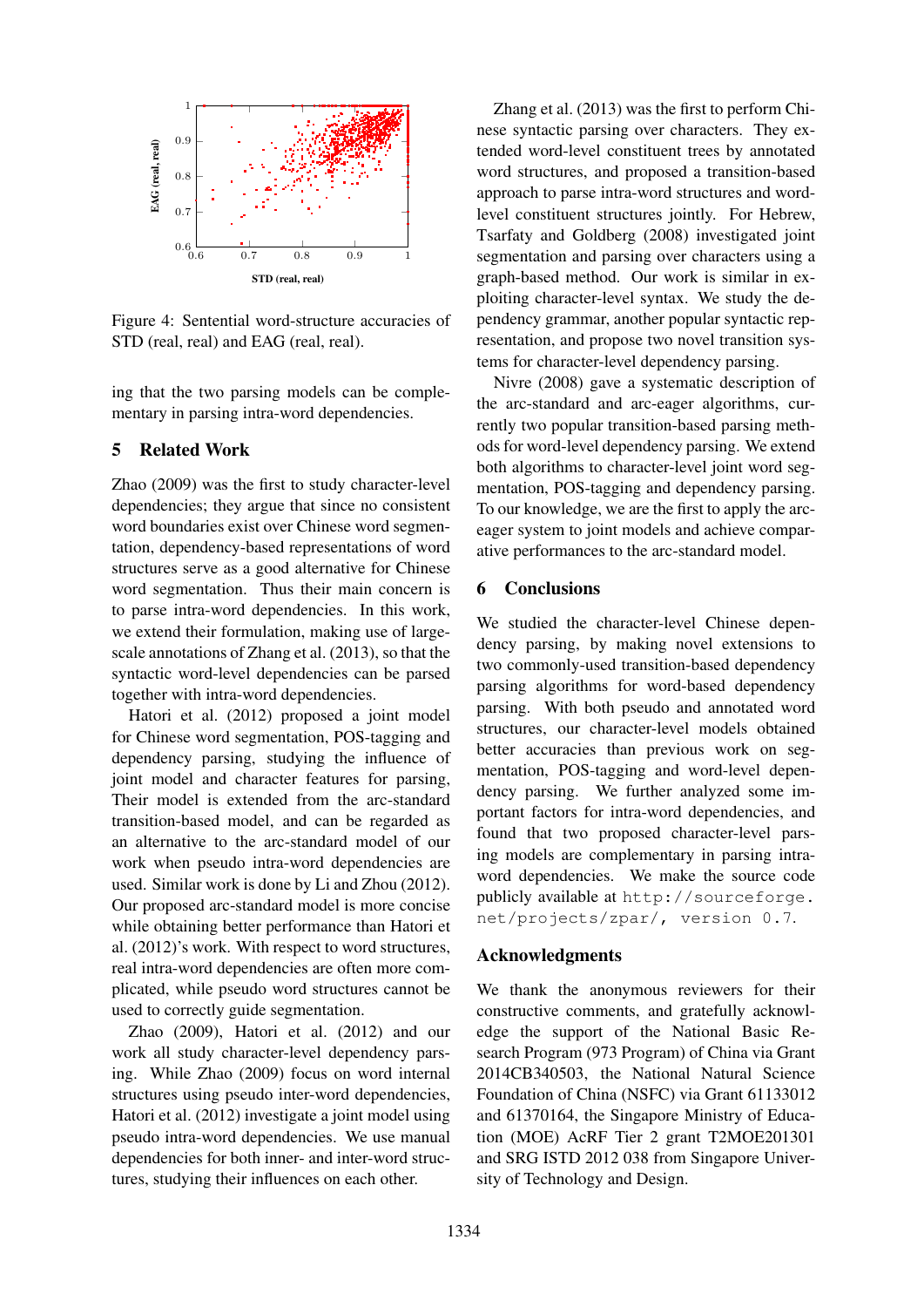### References

- Bernd Bohnet and Joakim Nivre. 2012. A transitionbased system for joint part-of-speech tagging and labeled non-projective dependency parsing. In *Proceedings of the EMNLP-CONLL*, pages 1455–1465, Jeju Island, Korea, July.
- Bernd Bohnet. 2010. Very high accuracy and fast dependency parsing is not a contradiction. In *Proceedings of the 23rd COLING*, number August, pages 89–97.
- Xavier Carreras, Mihai Surdeanu, and Lluís Màrquez. 2006. Projective dependency parsing with per-<br>ceptron. In Proceedings of the Tenth Confer-In *Proceedings of the Tenth Conference on Computational Natural Language Learning (CoNLL-X)*, pages 181–185, New York City, June.
- Pi-Chuan Chang, Michel Galley, and Chris Manning. 2008. Optimizing chinese word segmentation for machine translation performance. In *ACL Workshop on Statistical Machine Translation*.
- Pi-Chuan Chang, Huihsin Tseng, Dan Jurafsky, , and Christopher D. Manning. 2009. Discriminative reordering with chinese grammatical relations features. In *Proceedings of the Third Workshop on Syntax and Structure in Statistical Translation*.
- Jinho D. Choi and Andrew McCallum. 2013. Transition-based dependency parsing with selectional branching. In *Proceedings of ACL*, pages 1052–1062, August.
- Michael Collins and Brian Roark. 2004. Incremental parsing with the perceptron algorithm. In *Proceedings of the 42nd Meeting of the Association for Computational Linguistics (ACL'04), Main Volume*, pages 111–118, Barcelona, Spain, July.
- Michael Collins. 2002. Discriminative training methods for hidden markov models: Theory and experiments with perceptron algorithms. In *Proceedings of the 7th EMNLP*.
- Xiangyu Duan, Jun Zhao, and Bo Xu. 2007. Probabilistic models for action-based chinese dependency parsing. In *Proceedings of ECML/ECPPKDD*, volume 4701 of *Lecture Notes in Computer Science*, pages 559–566.
- Thomas Emerson. 2005. The second international chinese word segmentation bakeoff. In *Proceedings of the Second SIGHAN Workshop on Chinese Language Processing*, pages 123–133.
- Jun Hatori, Takuya Matsuzaki, Yusuke Miyao, and Jun'ichi Tsujii. 2012. Incremental joint approach to word segmentation, pos tagging, and dependency parsing in chinese. In *Proceedings of the 50th ACL*, pages 1045–1053, Jeju Island, Korea, July.
- Liang Huang and Kenji Sagae. 2010. Dynamic programming for linear-time incremental parsing. In *Proceedings of the 48th ACL*, pages 1077–1086, Uppsala, Sweden, July.
- Liang Huang, Wenbin Jiang, and Qun Liu. 2009. Bilingually-constrained (monolingual) shift-reduce parsing. In *Proceedings of the 2009 Conference on Empirical Methods in Natural Language Processing: Volume 3-Volume 3*, pages 1222–1231. Association for Computational Linguistics.
- Terry Koo and Michael Collins. 2010. Efficient thirdorder dependency parsers. In *Proceedings of the 48th Annual Meeting of the ACL*, pages 1–11.
- Zhongguo Li and Guodong Zhou. 2012. Unified dependency parsing of chinese morphological and syntactic structures. In *Proceedings of the 2012 Joint Conference on Empirical Methods in Natural Language Processing and Computational Natural Language Learning*, pages 1445–1454, Jeju Island, Korea, July.
- Zhenghua Li, Ting Liu, and Wanxiang Che. 2012. Exploiting multiple treebanks for parsing with quasisynchronous grammars. In *Proceedings of the 50th ACL*, pages 675–684, Jeju Island, Korea, July.
- Zhongguo Li. 2011. Parsing the internal structure of words: A new paradigm for chinese word segmentation. In *Proceedings of the 49th ACL*, pages 1405– 1414, Portland, Oregon, USA, June.
- Ryan McDonald, Koby Crammer, and Fernando Pereira. 2005. Online large-margin training of dependency parsers. In *Proceedings of ACL*, number June, pages 91–98, Morristown, NJ, USA.
- Joakim Nivre and Jens Nilsson. 2005. Pseudoprojective dependency parsing. In *Proceedings of ACL*.
- Joakim Nivre. 2008. Algorithms for deterministic incremental dependency parsing. *Computational Linguistics*, 34(4):513–553.
- Reut Tsarfaty and Yoav Goldberg. 2008. Word-based or morpheme-based? annotation strategies for modern hebrew clitics. In *LREC*. European Language Resources Association.
- Yiou Wang, Jun'ichi Kazama, Yoshimasa Tsuruoka, Wenliang Chen, Yujie Zhang, and Kentaro Torisawa. 2011. Improving chinese word segmentation and pos tagging with semi-supervised methods using large auto-analyzed data. In *Proceedings of 5th IJCNLP*, pages 309–317, Chiang Mai, Thailand, November.
- Yue Zhang and Stephen Clark. 2008. A tale of two parsers: Investigating and combining graphbased and transition-based dependency parsing. In *Proceedings of EMNLP*, pages 562–571, Honolulu, Hawaii, October.
- Yue Zhang and Stephen Clark. 2010. A fast decoder for joint word segmentation and POS-tagging using a single discriminative model. In *Proceedings of the EMNLP*, pages 843–852, Cambridge, MA, October.